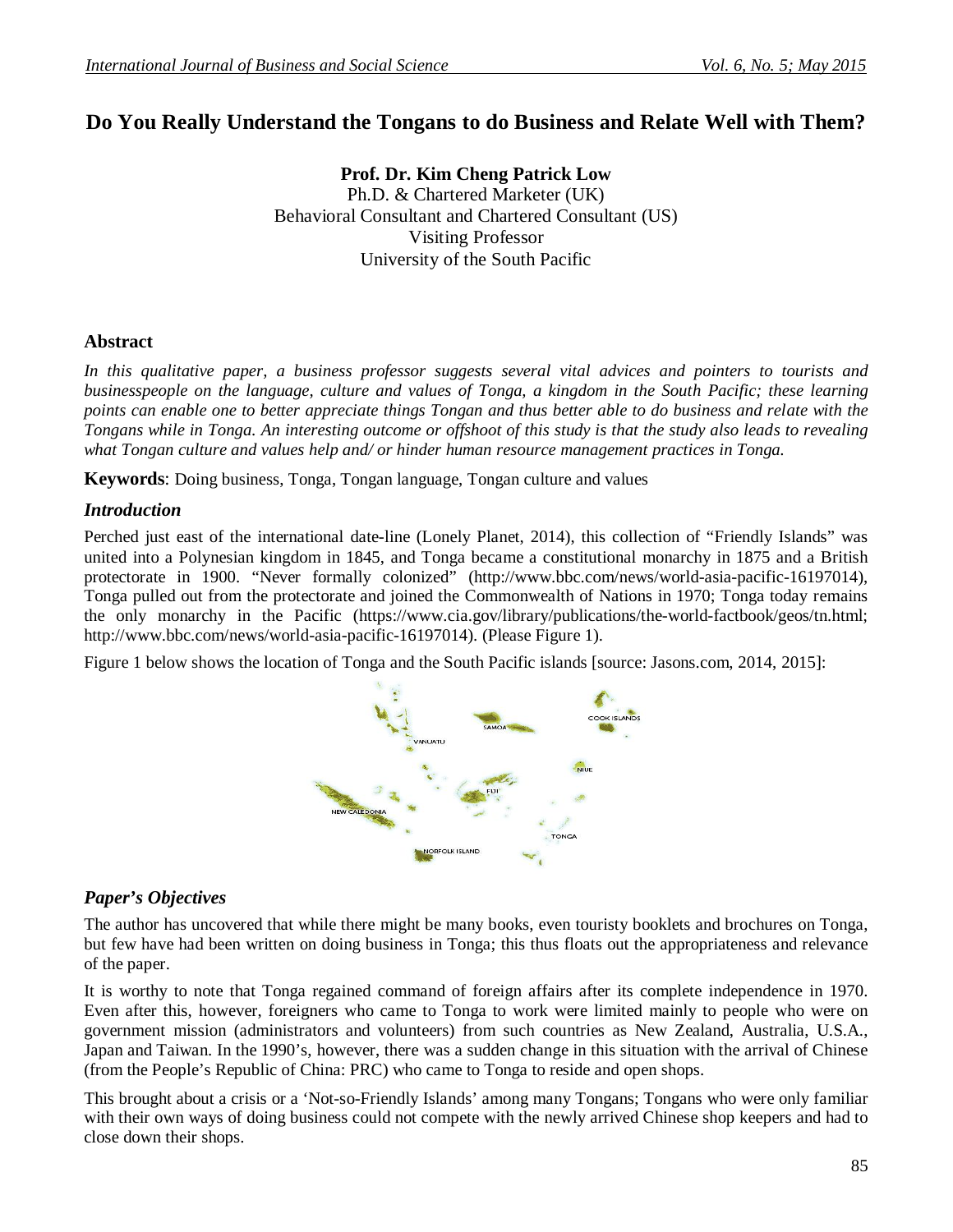The apprehension and alarm, the riot in 2006 (Maola, 2009) that overtook Tongans all of a sudden was then coupled with prejudice blended with fear that arose from not knowing the ways and behavior — or overall culture — of the newcomers, but worse, the newcomers too did not know that of the Tongans. This was undoubtedly one of the key factors that led to the robberies and burning of Chinese shops during the riot in 2006. It is presumed that this kind of violence could have been avoided, if there had been better communications and relationships between Tongans and Chinese.

It has now been eight years since the tragedy that took place in 2006 and the changing situation concerning Chinese shop keepers and Tongans is visible, and Chinese shops are now accepted as integral part of Tongan villages such as in Houma, Nukunuku, Fasi; Kolovai and Lapaha.

"Tongans are strongly influenced by their culture, traditions, religion and whatever changes experienced by their society" (one interviewee's inputs). It seems overall, the Tongans want to retain their Tonganness and identity, and even in the field of politics, Kalafi Maola, an author/ broadcaster and publisher (cited in Brown, 2009) has expressed these, "When Tongans express a sense for democracy there is also a voice saying "please don't touch my Tonganness, my identity that was established over 3000 years ago". In view of the things that have had happened since the 1990's, it is critically important to reflect on how to do business with the Tongans; more specifically to better able to do business (perhaps not changing directly or blatantly any Tongan cultural or value features) while relating with the Tongans (but or so as to find out the best way to avoid strife and set up a more congenial environment in which the both parties — sellers and buyers — profit, having a win-win or of mutual gains from each other).

Hence, it is the key intention, aim and objectives of this paper to suggest helpful hints and various guidance pointers to tourists and businesspeople on the language, culture and values of Tonga, a peaceful kingdom in the South Pacific so that they can better appreciate the Tongan language and things Tongan and thus being better able to do business while relating with the Tongans.

#### *Literature Review*

#### **Who are the Tongans?**

Since the Tongan language was not written down until the 19th century, the early history of Tonga (which means "south"; "land lying in the south"; everyculture.com, 2104) is based on oral or spoken tradition. Hereditary absolute kings (Tu'i Tonga) date back to Ahoeitu in the 10th century (Encyclopedia.com, 2014; everyculture.com, 2104).

Today, Tonga's population has remained at around 100,000 people (UNDP, 2013). 96.6 percent of the total population of Tonga is Tongans (Polynesians) while part-Tongan consists of 1.7% and others 1.7% while unspecified consists of 0.03% (2006 estimated) (https://www.cia.gov/library/publications/the-worldfactbook/geos/tn.html). The Kingdom has a young population with a median age of 21 years. More than one-third (38%) of the population is under 15 years of age, with 8% 60 years and older. Life expectancy is considered high at 70.2 overall (67.3 for males and 73.0 for females) (UNDP, 2013). The World Bank classifies Tonga as an upper middle income country (http://data.worldbank.org/news/new-country-classifications). As of 1 July 2013, the World Bank income classifications by GNI per capita are as follows:

- Low income: \$1,035 or less
- Lower middle income: \$1,036 to \$4,085
- Upper middle income: \$4,086 to \$12,615
- High income: \$12,616 or more

Low- and middle-income economies are sometimes referred to as developing economies (http://data.worldbank.org/news/new-country-classifications).

(Please also see Figure 2 which shows the bigger map of Tongatapu Group/ other islands).

Figure 2 below shows the location of Tonga [Formerly known as Friendly Islands] [source: http://wwp.greenwichmeantime.com/time-zone/pacific/tonga/map-tonga/]: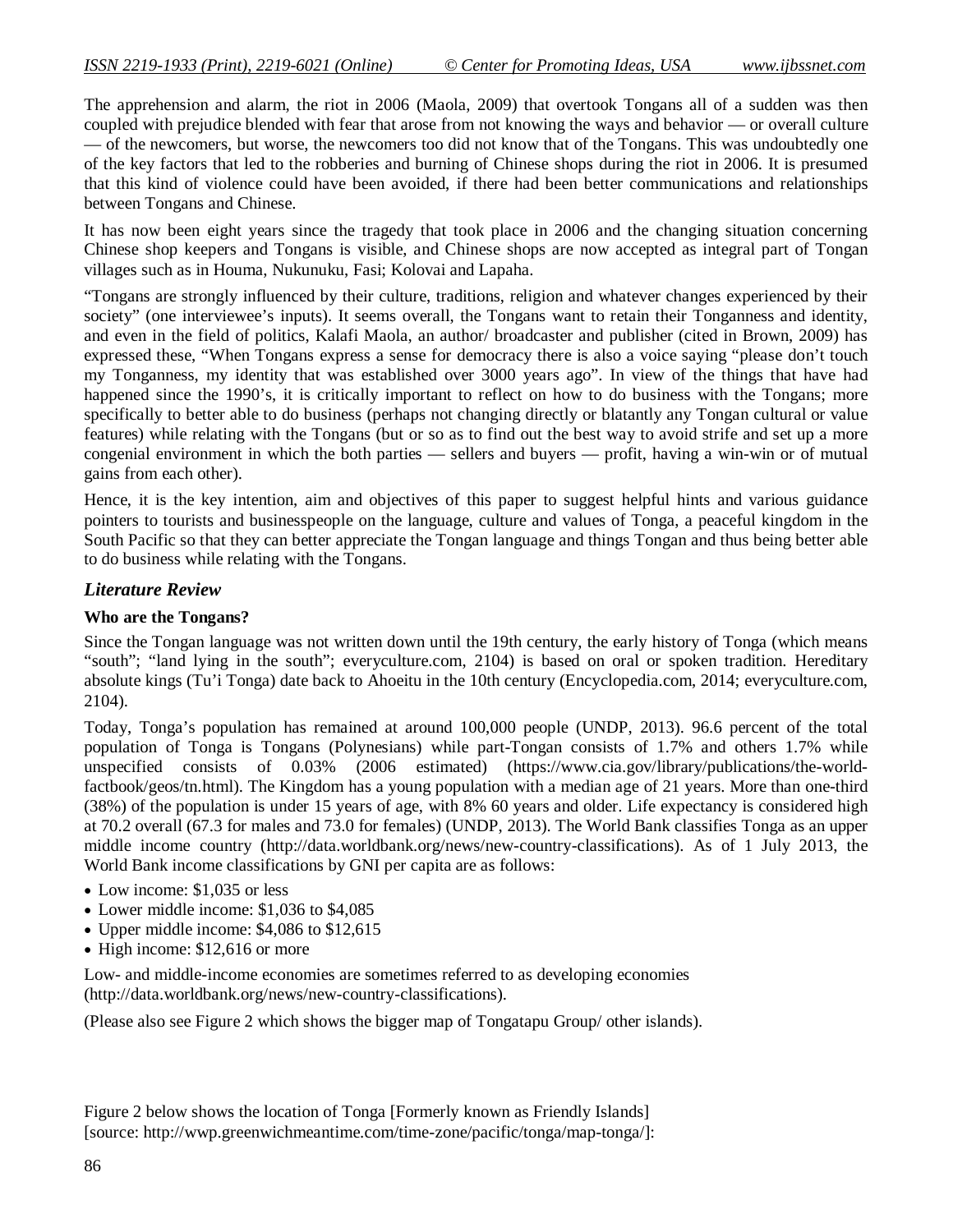

## **The Culture of the Tongans**

Wesleyanism is the state and the monarchy's official religion (everyculture.com, 2104). And Christian churches exist in even the most remote villages. Christian principles also characterize the Tongan constitution which was introduced by King George Tupou I, the first king of modern Tonga, in 1875; the constitution is said to be more under the Wesleyan influence (everyculture.com, 2104). George Tupou I transformed Tonga into a modern state, abolishing slavery and the absolute power of chiefs (everyculture.com, 2104).

In Tonga, life's in the slow lane and here, time dances to the tempos of the oceans and the sound of church bells on Sunday. Many Tongans still live in village communities following traditional customs, especially on the outer islands. The distinctive traditional dress "ta'ovala" – woven waist mats – are commonly worn (Tonga Tourist Authority, 2014). And fish and vegetables are still cooked in earth ovens called "Umus". And the ceremonial tradition of kava drinking, the traditional Polynesian drink, is a very real part of Tongan life (Tonga Tourist Authority, 2014).

# **What is a Value?**

The culture of a group of people or a community informs its members what is appropriate, what is normal, what is acceptable when dealing with other members of the society (Fielding, 2013). And one critical element of a culture is a value, a core belief (*of a group of people or a community*) and what one (members) strongly believe(s) in (Low, 2009; 2002; *italics* author's). Of significance, a value is comparable to the seed without which one cannot have any fruit; a value leads to 'signpost' (authors' words: indicator; pointer) or guiding feeling, thinking and action or behavior. Values are principles, standards, or qualities one considers worthwhile or desirable (http://www.providentplan.com/2036/the-importance-of-values/). To paraphrase the words of Marcus Aurelius (cited in Peale, 1993: 58; the Roman leader who lived from AD 121 – 180), "Our life is what our thoughts make of it" – one can thus say – our leading ways and/or behaviors are what our values make of them.

## **Core Values of the Tongans**

Ordinarily living in extended families, the Tongans hold or maintain family values; they are "family-oriented people" (several interviewees' inputs; Jasons, 2014). The family is the central unit of Tongan life (Tonga Tourist Authority, 2014; Jasons, 2014; http://www.tongaholiday.com/). A typical family unit may comprise adopted children, cousins and other distant relatives, alongside siblings and grandparents (Tonga Tourist Authority, 2014). And each family member plays a role, with older persons commanding the most respect. Everything is communal, from food to sleeping arrangements, while brothers and sisters always sleep under separate roofs in keeping with the Tonga culture of sibling separation and respect (Jasons, 2014). Both in villages and in the main towns, food is the occasion for a family gathering [only at the end of the day] (everyculture.com, 2104).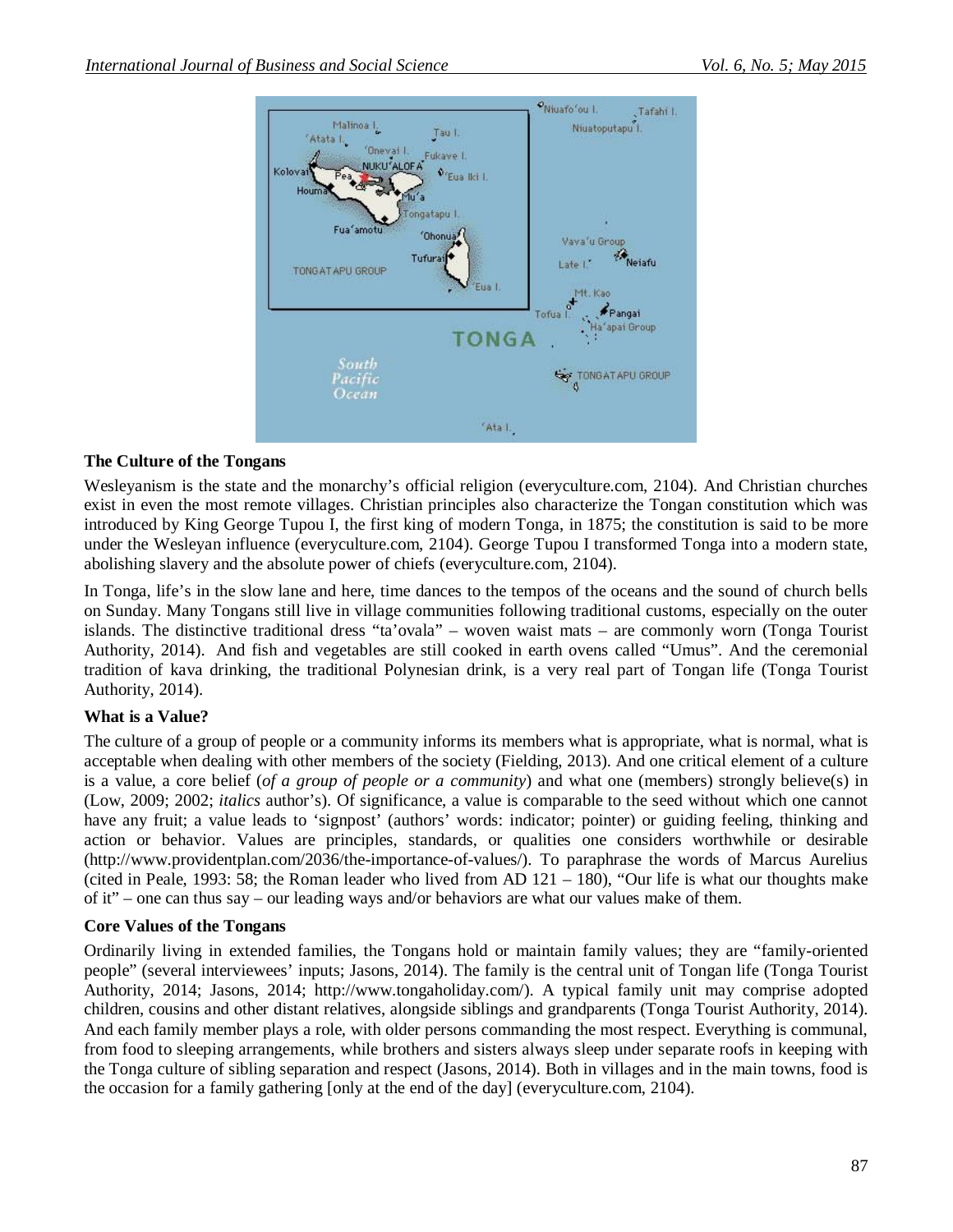Particularly evident on Sundays is the pervasive-hold Christianity has taken of Tonga. In any town from almost every spot, Sunday mornings is a time to listen to choirs' praising their Lord and preachers explain the saving grace of Jesus Christ (Tonga on the Net, 2104).

#### *Research Methodology*

The study is dependent on a series of interviews – each time approximately 35 to 45 minutes though several interviews with breaks in-between stretched to an hour plus – with forty-one (41) Tongan professionals or Tongans who were working in the various government ministries and including some who were in the hotel and/or tourist and services industries. The key task in interviewing is to understand the meaning of what the interviewees say or express (Kvale, 1996). Interviews are particularly useful for getting the story behind a respondent's experiences and interpretations. Using open or probing questions, the interviewers can pursue indepth information around the topic.

In this research, the interview research method was used, and key informant interviewing was applied. The interview period was from 16 October 2014 till 16 December 2014 – a period of two months. After the author left Tonga on 7 November, he continued with email follow-ups and what's app messages which were helpful as he was able to clarify with several interviewees on their experiences and viewpoints.

Key informant interviews differ from other forms of interview principally because respondents are chosen because of their idiosyncratic, specialized knowledge instead of being randomly chosen to sample the issue the researchers are investigating, and this has important consequences for design (Jankowicz, 2005: 276 -279).

The technique is believed to be both helpful and useful since:

- o Defining the basic characteristics of some issues by drawing on the personal experiences and understanding of the people, their core values and practices involved; the way in which such concepts as 'Tongan culture/ ways in Tongan', for example, are understood and interpreted in practice(s) in the given environment or setting.
- o Identifying the boundaries, constraints and extremes within which these definitions are seen to apply.
- o Increasing the researchers' knowledge of the Tonga language, culture and values and or the people's main habits.

This interview method is really useful since it enables much qualitative data to be collected from these practitioner-interviewees, being Tongans themselves. To get more information and data from the various interviewees, open questions were deployed (Cavana, Delahaye and Sekaran, 2001); and they were crafted as follows:

- 1. How and what are the ways in which foreigners (wanting to do business here) can understand the Tongans better?
- 2. What are your perceptions of ways to better relate with the Tongans? If so, what is the basis or reasons for such perceptions? If not, why not?
- 3. What core values of the Tongans, do you think, help or hinder when doing business with them?
- 4. Are there any lessons or benefits to be gleaned from here?

#### *Findings*

Table 1. The interviewees and their comments on the ways to better understand the Tongans.

**Interviewees' Comments** Number of interviewees/ Percentage (%)

The interviewees perceived these key pointers as good advice to tourists and businesspeople on the language, culture and values of Tonga so as to better relate with the Tongans when one should:

#### **Understand the Tongan Language and Culture**

"It is always good to know something of the language of 41 (100) the Tongans"; "most naturalized Chinese in Tongans easily pick up speaking the Tongan language and they are able to do retailing or sell things to the local population".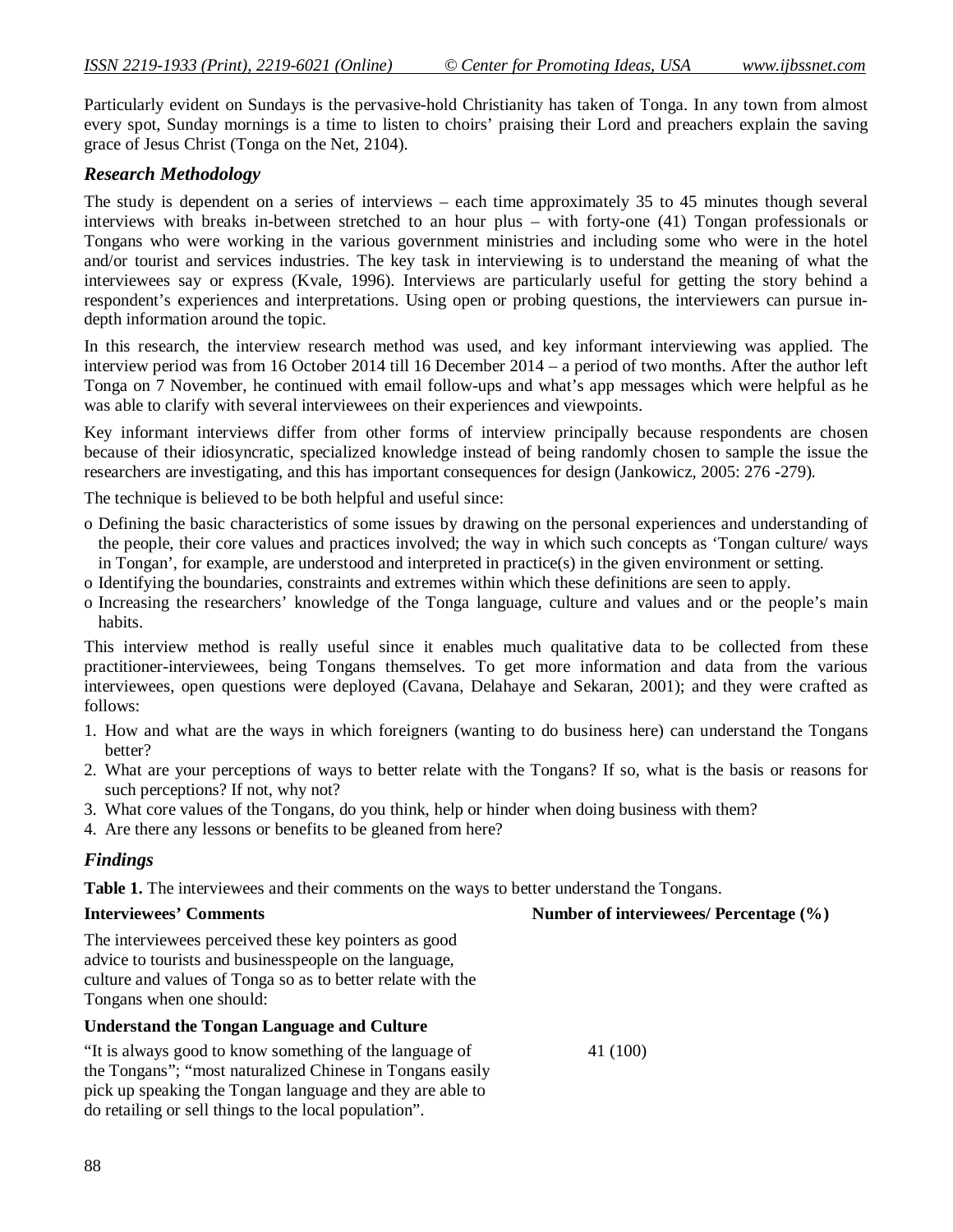| Be Aware of the Tongans' Christian Outlook |  |
|--------------------------------------------|--|
|--------------------------------------------|--|

| De Aware of the Tongans Christian Outlook                                                                                                                                                                                                                                                                         |           |
|-------------------------------------------------------------------------------------------------------------------------------------------------------------------------------------------------------------------------------------------------------------------------------------------------------------------|-----------|
| "Sunday is a day of rest"; "the Tongans are Christians".<br>"We go to church; eat, rest and sleep. There's no work<br>done on Sundays." "In a way, Christianity creates homogeneity<br>or a sense of commonness at the workplace".                                                                                | 41 (100)  |
| <b>Give Gifts and Practice Gift-exchanges</b>                                                                                                                                                                                                                                                                     |           |
| In both, "both parties give gifts"; "gifts are exchanged".<br>"It is often considered very rude to refuse a gift from someone."                                                                                                                                                                                   | 41 (100)  |
| Comprehend that the Tongans Respect their Old/ elders                                                                                                                                                                                                                                                             |           |
| "Respect to seniors is an important aspect that business or<br>human resource people should be aware". "The years of<br>service and experiences of the seniors should be respected".<br>"The seniors are usually regarded as wise".                                                                               | 41 (100)  |
| <b>Understanding that the Tongans are Community-based People</b>                                                                                                                                                                                                                                                  |           |
| Sharing is "a core value"; one must share to show one's care<br>towards others". "Most Tongans are feeling people"; "they<br>are feeling-centered" Interviewees also spoke of the "family"<br>("kainga"), "sharing", "togetherness" and "community-living",<br>and "most rituals are also carried out in a group" | 38 (92.6) |
| <b>Be Marketing-driven</b>                                                                                                                                                                                                                                                                                        |           |
| Business people need to fully understand the Tongan culture to<br>be marketing-oriented and meet the needs of the Tongans";<br>"suiting to the Tongans' taste".                                                                                                                                                   | 38 (92.6) |
| <b>Practice Honesty (and Integrity) When Dealing with the Tongans</b>                                                                                                                                                                                                                                             |           |
| "Tongans like people who are honest"; "honesty and integrity"<br>("angatonu mo faitotonu") coincides with the Christian values they uphold".                                                                                                                                                                      | 38 (92.6) |
| Be Friendly and warm and Be Relationship-centered                                                                                                                                                                                                                                                                 |           |
| One must "be friendly to do business with the Tongans"; "a<br>smiling, friendly face can attract sales, businesses and<br>generate good relationships"                                                                                                                                                            | 36(87.8)  |
| Be of the Planning Sort and Have a Prepared Way of Running Things                                                                                                                                                                                                                                                 |           |
| $(5)$ and $\frac{1}{20}$ (72.1)                                                                                                                                                                                                                                                                                   |           |

"Do not be swept by the islanders' unstructured ways".  $30(73.1)$ "Time is not important and hence, delays or postponements occur, and that can hinder planning or even preparations."

## *Analysis and Discussions*

To do business and better relate with the Tongans, businesspeople should be doing or performing better by:

## **Understanding the Tongan Language and Culture**

It is worthy to note that both Tongan and English are taught in schools across the Kingdom, and on the major islands of Tongatapu and Vava'u (Tonga Tourist Authority, 2014). And although almost everyone speaks English as a second language (Tonga Tourist Authority, 2014), it is good and, in effect, makes perfect sense to know and speak a language to understand the culture as well as to connect with the society and community in which one does business with.

The language indeed has the power to reflect culture and influence thinking was first proposed by an American linguist and anthropologist, Edward Sapir (1884–1939), and his student, Benjamin Whorf (1897–1941) (Otto, 2013). The Sapir–Whorf proposition stated that the way we think and view the world is determined by our language (Anderson and Lightfoot, 2002, cited in Otto, 2013). And that culture is indelibly linked to language is undeniable, for language is a vehicle or tool by which it is transmitted (Fielding, 2013).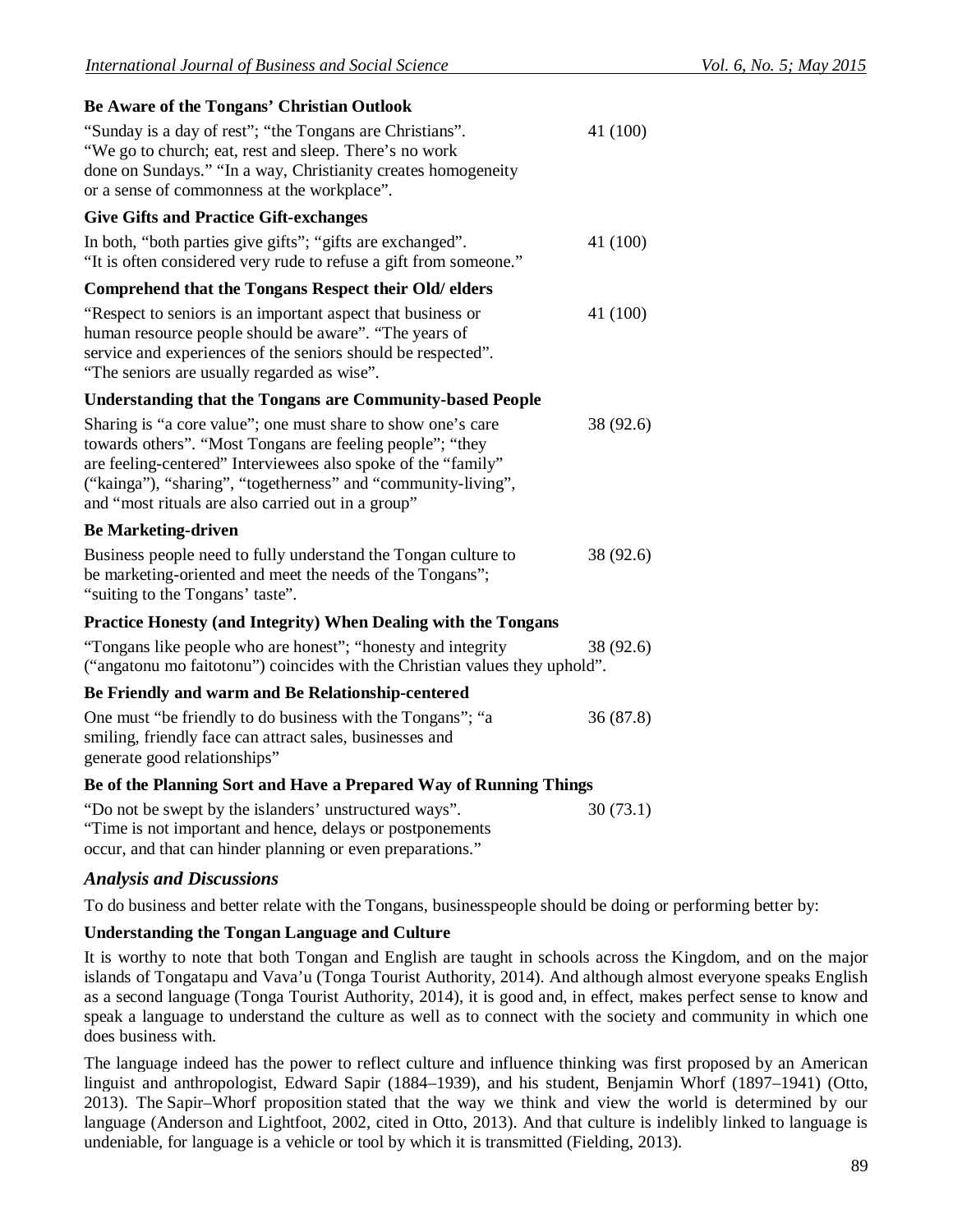All interviewees (100%) opined that "(it is) easy to understand if one is willing to learn the Tongan language". It is worthy to also note that business people or for that matter, anyone can learn a language well when (s)he is forced to speak; (s)he needs to converse and converse – very much as Manson (2012) pointed out, "If there's a "secret" or "hack" to learning a new language, it's this: hours and hours of awkward and strenuous conversation with people better than you in that language. An hour of conversation (with corrections and a dictionary for reference) is as good as five hours in a classroom and 10 hours with a language course by yourself." "Most naturalized Chinese in Tongans easily pick up speaking the Tongan language and they are able to do retailing or sell things to the local population" (several interviewees' inputs). While English is widely spoken in Tonga, the country has its own Polynesian language which is closely related to Samoan, Hawaiian, Tahitian and Maori. The official name for the Tongan language is "lea fakatonga". In the Tongan alphabet, there are only 16 letters versus the 26 used in English (VirtualTourist.com, 2014).

Interestingly, one interviewee opined these, "Tonga may be the only country where the mother tongue is arranged into the three social statuses. The King alone has a set of language used for himself only, the nobles have a different set of language and the comers where most Tongans belong use has a different set of language. For example, to 'eat' in English is 'taumafa' for the King, 'ilo' for the nobles and 'kai' for the commoners, but they all mean 'eat'. We are all raised with the Tongan language as our first language, and we continue to use it throughout our lives. At work, human resources (people) are required to be fluent both in English and Tongan languages. For example, sometimes employees are requested to escort high dignitaries in the Kingdom. The Tongan employee must know how to address the King in his language, address a noble or a minister in his language so as to be effective and efficient in his role" (One interviewee's inputs).

"Within the (Tongans') relationship, courtesy, loyalty, sharing and love are very much part of the (Tongan) social structure. In this sense of structure or 'Kainga' there is always a headship person to relate to. It is very clear in this society knowing who people relate to, family, 'kainga', village, and nation and within this nation, the head." (Moala, cited in Brown, 2009).

Indeed to add, if one is a business owner, understanding the Tongan culture and about core Tongan value of relationships helps one to manage or deal well with one's employees. And to the author, knowing and understanding the Tongan language would also imply that one should and could make "small talk to draw them (the Tongans) to open up and speak" or "even to share stories and experiences; one can then understand the Tongans or the issues faced better" (several interviewees' inputs). One linguistic expert, Dr. Akihisa Tsukamoto indicated that "Tongan, like other Polynesian languages, makes use of a relatively small number of distinct sounds (i.e., only those sounds that most other languages use) so it is not very difficult for most foreigners to pronounce Tongan words. Since most Tongans speak only Tongan in their daily life, it is probably very important to be able to speak at least some Tongan (words) to be regarded as a member (in-group) of their society. It is difficult to learn Tongan perfectly (as in the case of other languages) but it is also true that, in many situations, the use of key words alone can help a lot to make oneself understood."

Many interviewees also opined the need to take note and better appreciate the Tongans' etiquette attire; they spoke of, "The attire of a Tongan can distinguish them in a group of people. The attire for men includes a skirt ('tupenu') and a mat ('ta'ovala') worn around the waist and hold in place with a belt ('kafa'). In addition, a shirt ('sote') and a tie ('hekesi') are to complete the attire. Women wear long dresses or a top with a 'tupenu' as well as a 'ta'ovala' or decorated 'kafa' ('kiekie'). The attire of a Tongan can really help the Company's human resources to presenting a more professional appearance to customers, visitors, and the general public." "It also endorses a positive working environment where it limits the likely distractions from provocative or inappropriate dress." Although these emphasize the Tongan traditional formal attire, they generally-speaking, coincide with human resources practices elsewhere that help since after all, "there is ample evidence to indicate that appearance plays an all important role in… career success" (Stone, 2013: 411).

#### **Being Aware of the Tongans' Christian Outlook**

It is helpful to know that "religion plays a huge part in Tongan life" (VirtualTourist.com, 2014; everyculture.com, 2104). Over 98% of Tongans are Christians (Encyclopedia.com, 2014). Though freedom of religion is stated in the constitution and there is no state religion, the constitution does also stipulate that Sunday is the official Sabbath day. As such, the government restricts the operation of a large number of businesses on Sunday.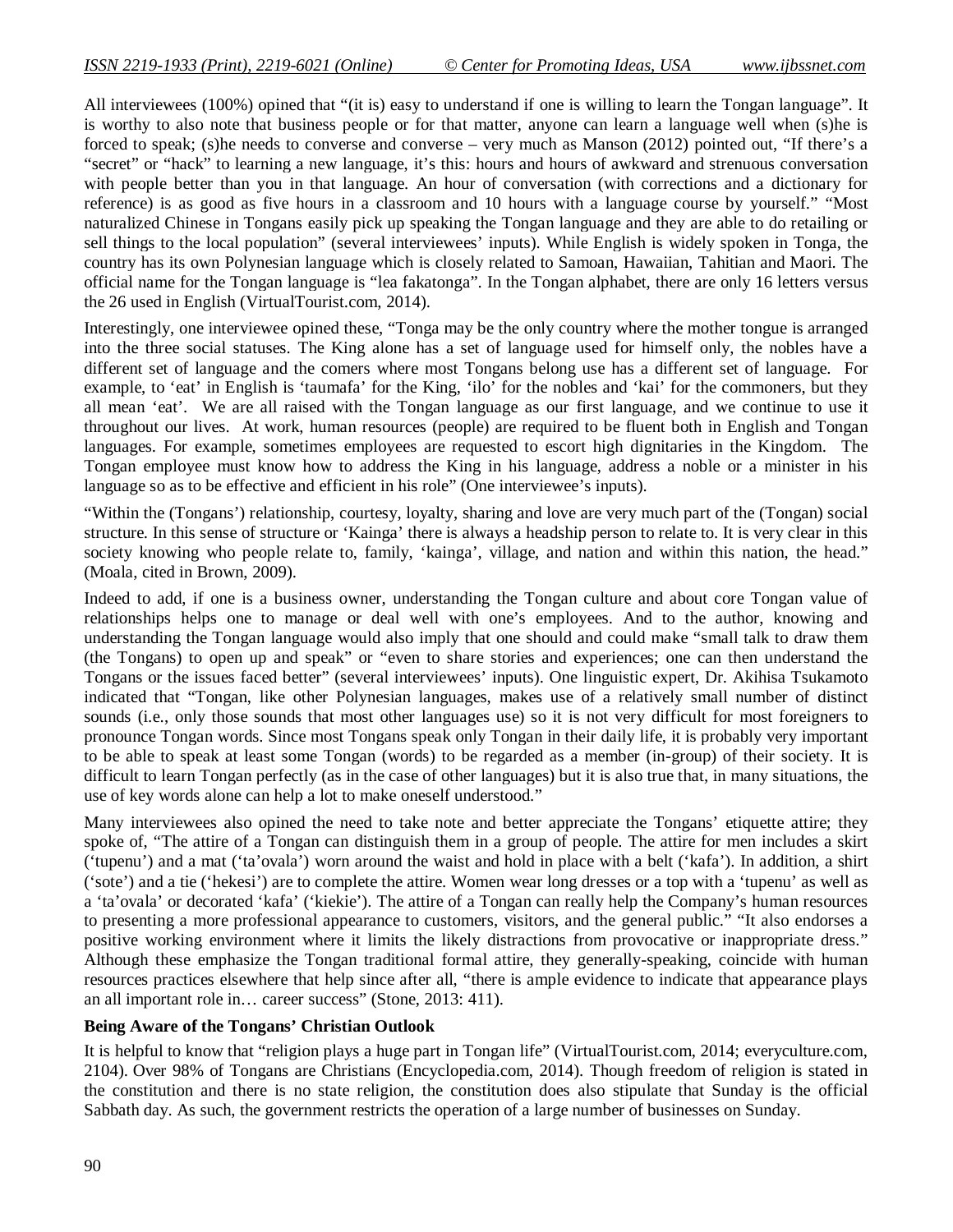The Tongan Broadcasting Commission also upholds a policy which restricts broadcasts of any religious tenets that are not within the mainstream Christian tradition (Encyclopedia.com, 2014). Being a vigorously religious nation, Tongan stores, shops, restaurants and cafes punctually shut at midnight on Saturday night and (some) reopen at midnight on Sunday - most commercial outlets are closed on Sundays, as it is the holy day of rest. It is suggested that one sorts out all one's material needs before the Sunday arrives (VirtualTourist.com, 2014).

"Religion (understanding Christianity and the Tongans' Christian outlook) can be helpful in getting your foot in the door". All interviewees (100%) addressed the fact that "business people should be fully aware that the Tongans are Christians". The Tongans "go to church; eat, rest and sleep. There's no work done on Sundays" (several interviewees' inputs). These match with what that have been said, that is, Tonga is "a deeply conservative, Christian country" (http://www.bbc.com/news/world-asia-pacific-16197014; VirtualTourist.com, 2014; everyculture.com, 2104).

# **Giving Gifts and Practicing Gift-Exchanges**

Normally, "both parties give gifts" (several interviewees' inputs); Tongans love to make presentations and want their guests to feel honored and special. Even if they cannot afford anything, they will go all out to make a guest feel welcome and pampered. It would be smart to bring a small gift of food or something from your hometown to present to someone with whom you are working closely. Note that gifts are usually not opened in public but there is speech-giving and lots of pomp and circumstance that goes along with presenting the gift. Flowers are appropriate gifts on special occasions such as weddings or funerals. "It is often considered very rude to refuse a gift from someone." (several interviewees' inputs; Culture Crossing, 2014).

Of significance, one interviewee intimated that "In the Tongan culture, when someone gives you a gift as an appreciation of carrying out your duties then you must accept it otherwise it is rude. However, in the Public Service Code of Ethics and Conduct 2010, employees of the public service must 'not ask for or accept a gift from any person concerned with any matter connected with the employee's official duties'*.* This clearly shows a 'contradiction' between the culture and values of Tongans with the Law which leads Human Resources Managers to struggle especially when dealing with disciplinary cases. This can in most ways be a barrier in terms of cultural factors or values hindering human resources practices in Tonga." Nonetheless, this helps to avoid or reduce the occurrence of corruption or briberies.

Interestingly many interviewees also highlighted that, "cultural factors here in Tonga itself are flawless unless an individual take it in a destructive, harmful way or take it to gain advantage for themselves, such as for example, using the "tauhi-va" (which can also be interpreted as up-keeping an ongoing relationship). In some organisations here in Tonga, some crafty employees try their best to be as close as possible to those who have the authority. When they do so, it would be easier for them to do things in their favor since it would be hard or difficult to discipline them since they already established a strong and solid relationship with persons of authority (and influence)". This author indeed agrees with an interviewee's inputs here, that is, overall "anyone – even as a Christian, needs to indeed uphold one's honesty and integrity; basically, it's how one applies such cultural values or practices that may hinder business and even human resources practices here in Tonga".

## **Comprehending that the Tongans Respect their Old/ elders**

All interviewees (100%) agreed that an important core value: "respect (fakaapaapa) to seniors is an important aspect that business or human resource people should be aware"; "the years of service and experiences of the seniors should be respected"; and "the seniors can be considered as wise". That being the case, one could also argue that in most ways, ageism especially against the older employees would indeed be reduced or minimized in Tonga.

"In the Tongan culture, respect is given to the King, nobility and elders and in the work place it is given to your superiors and those who more senior than you. In certain circumstances where there is an open discussion or brainstorming, those who strictly practice the Tongan culture will refrain from making any comments especially if it contradicts ideas or views of a more senior colleague". It follows thus that "obviously, this will mean that the organization will miss out on those (new) wonderful (or innovative) ideas that could have been raised by staff of lower ranks" (one interviewee's inputs). The "tauhi-va" factor or principle (one viewpoint of "tauhi-va" is that it is taken as knowing oneself or one's position and not overstepping one's boundaries of relationships with others) may then come in. Potentially so, this can thus lead to a decrease in creativity, innovation and productivity and can, in most ways, hinder human resources practices.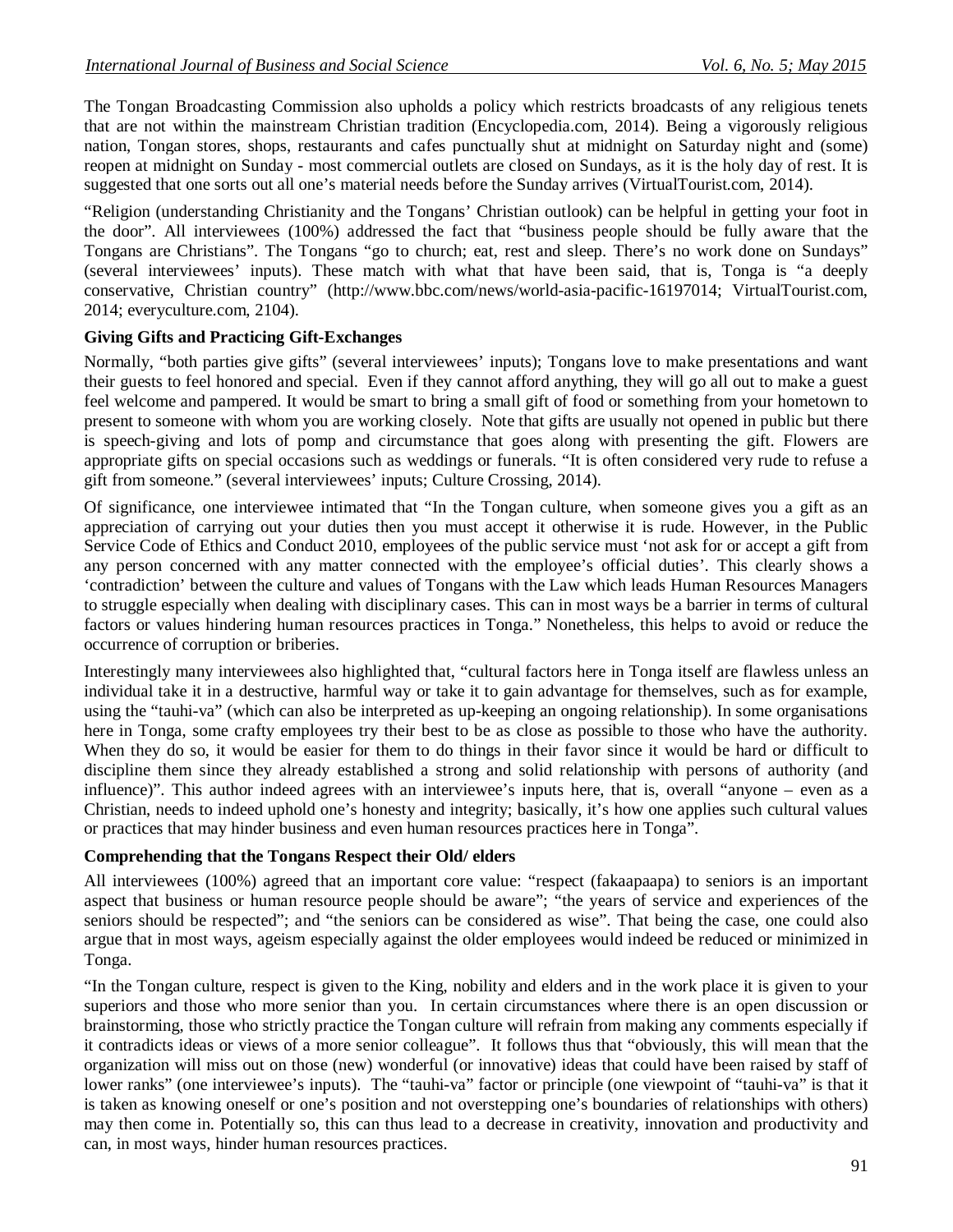Interpreted as "keeping the relationships going" (one interviewee's inputs), "tauhi-va" can also be unproductive especially so when Tongans avoid conflict and agree with others' (seniors') ideas even though they might be bad idea(s) that will cost the organization much or "a lot of money".

#### **Understanding that the Tongans are Community-based People**

Every Tongan village has a community house where ceremonial cloth ("tapa") is made by groups of women. The Tongan Women's Progressive Association, formed in 1956, conducts programs for the betterment of village conditions and holds classes in various subjects. There is a national chapter of the Red Cross Society (Encyclopedia.com, 2014). And it is also worthy to note that the Tongan Government has actively encouraged the extension of consumer cooperatives, and the Tonga Chamber of Commerce and Industry is in Nuku'alofa (Encyclopedia.com, 2014).

The majority of the interviewees (38 in number or 92.6 %) expressed that "sharing" and "humility of the heart" are "core values", they "should be practiced"; one should "share to show that one cares". "Gift-giving is a sign of generosity among the Tongans" (several interviewees' inputs).

One interviewee reported that, "The humility of the heart enriches the (Tongan's) quality service to be prosperous and productive. From a Tongan perspective, humility is one of the Tonga core values which exhort and nurture the Tongan to be proactive in community and sharing. Firstly, humility comes from a heart full of grace and love; a spirit of thanksgiving and joy to offer time, talent and passion to work for the benefits of all. The family functions in Tonga such as in events such as weddings, funerals and birthdays; these are community functions too. Everybody is related to each other; and people are willing to help each other so there is no isolation or individualization".

"Most Tongans are feeling people"; "they are feeling-centered" (several interviewees' inputs). Several interviewees spoke of the "family" ("kainga") and its "togetherness", reflecting the extended family and communal living. The Tongans are "community-based" or "communal people", and "most rituals are also carried out in a group". And one interviewee suggested that the key belief in sharing is due to the fact that "the Tongans live in an extended family way", and that they "show their caring by sharing" (several interviewees' inputs). Indeed one interviewee also specifically mentioned that Tongans must truly have the "heart" ("loto lo") or ready for others. These can be construed as another reason for sharing, corresponding with the core Christian value of love (John, 13: 34-35; Access-Jesus.com, 2014). Thus, foreigners or for that matter "(anyone) should not be selfish" as this can, in most ways, be a relationship put-off or a hindrance when dealing with the Tongans.

Intriguingly, "there is a Tongan proverb that goes, "Kai pe te 'ete veka" (literally, it means one eats one's own pooh; this is referring to selfish attitude or ways that may go against the grain of community living and sharing; for example, one brings one's own food but he eats it by himself, refusing to share it with others)" (one interviewee's inputs). If one wants to do business in Tonga then one has to believe and act on sharing while ensuring that the mutual benefits exist to both parties especially to the local community; there should be sharing and communal living.

This helps much: "Loto-to" (what may be referred to as humility and openness to learning) is valued in the Tongan society. Indeed, "a certain degree of 'loto-to' is good for productivity and for the work environment as a whole. Mostly there is no conflict; colleagues can discuss their views and differences in a nice way, friendly atmosphere and with mutual respect" (several interviewees' inputs). One can also assess that this community living trait can promote teambuilding/ spirit; more so, after all, as one interviewee pertinently said, "Tongans work perfectly in group settings. They shine when it comes to team work because they are used to living in extended families which promotes sharing and open communications".

#### **Being Marketing-Driven**

In marketing, it is always important that the business companies and business people meet their customer needs, and to do this, it's critical to find out exactly what it is that their customers expect from them and how customers want their needs met (MarketingTeacher.com, 2014; BusinessKnowledgeSource.com, 2010).

38 interviewees or 92.6 % of all the interviewees expressed the need to fully understand the Tongan way of life, and thus understanding their preferences and tastes.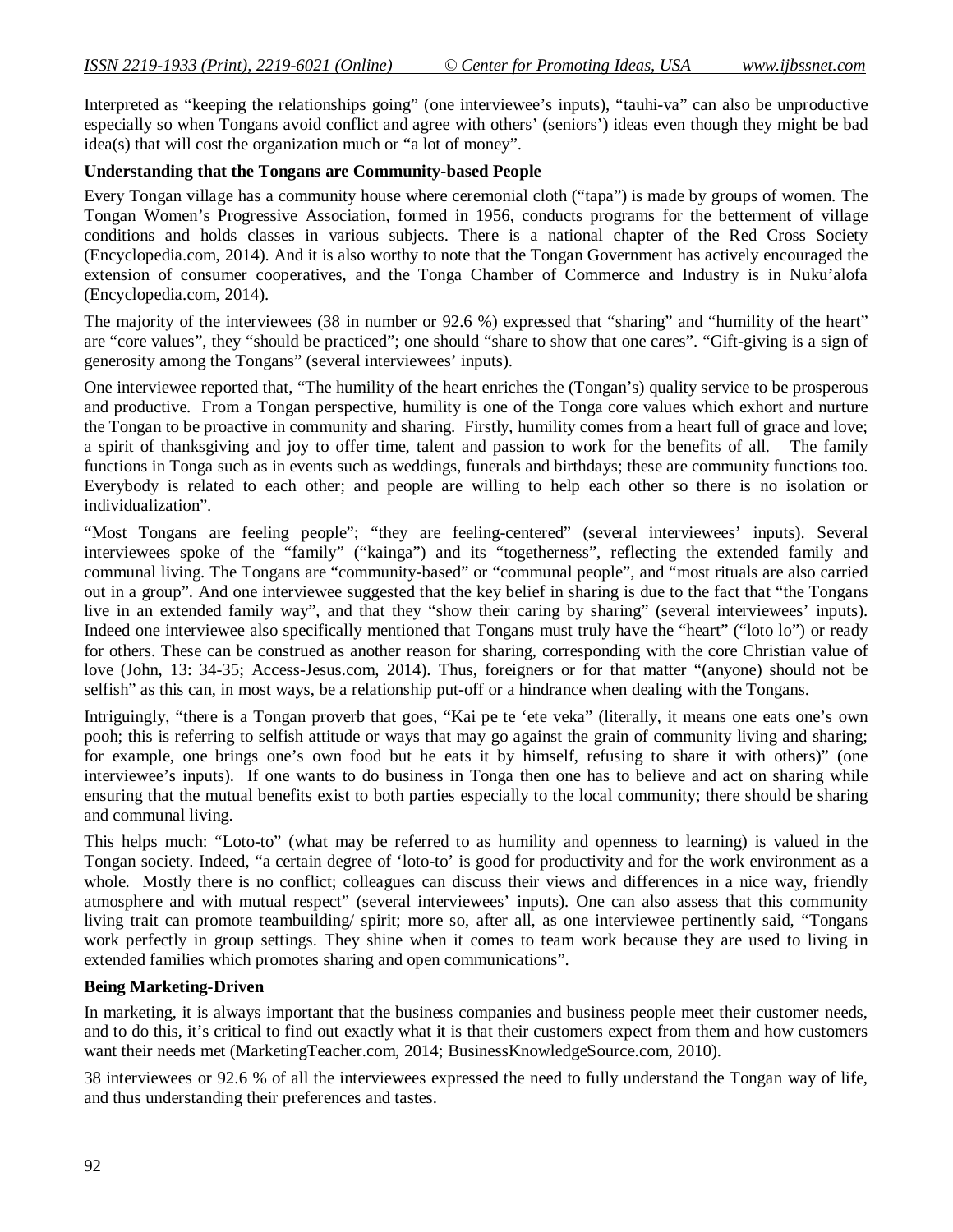There is "a strong need for foreigners" and business people to "fully understand the Tongan culture to be marketing-oriented and meet the needs of the Tongans"; "suiting to the Tongans' taste". "It would be better if they come and stay with the Tongans and know them better" (several interviewees' inputs).

## **Practicing Honesty (and Integrity) When Dealing with the Tongans**

38 interviewees or 92.6 % of the total number of interviewees voiced out that "(the) Tongans like people who are honest" and "honesty and integrity ("angatonu mo faitotonu") coincides with the Christian values they uphold". Tonga is after all, "a deeply conservative, Christian country" (http://www.bbc.com/news/world-asia-pacific-16197014; everyculture.com, 2104).

One interviewee spoke of these, "Religion is also valued in the workplace. In this sense, religion is a value that help human resource practices in Tonga. In a way, Christianity creates homogeneity or a sense of commonness at the workplace. Besides, with religion, it helps with the human resource practice 'enforce' lesser corporate fraud. It is taught that it is wrong to perform unethical behaviors therefore, when religion is being reminded at the workplace"

Another interviewee opined that "the Tongan people promote honesty and integrity ("angatonu mo faitotonu") in the workplace. If the employer is honest with its Tongan employees, these employees will indeed keep their integrity at the workplace. This would boost the ability of the human resources to well or better in getting work done or even fostering a fraud-free corporate culture. Further, if one's boss is honest with his or her words concerning overtime payments, his (her) promise for pay rise and other incentives, the Tongan people will likely to double up their efforts and do work given to them. They would also love to do whatever their boss wants them to do, and they can and would work hard, even doing what the bosses did not ask they to do. That's the spirit of the Tongans."

He also added that, "integrity ('mateaki') has its importance having these various elements of dedication (mateaki), loyalty ('faitotonu'), trust ('falala'anga'), faithfulness ('faitotonu'), make an attempt ('feingamalohi', 'feinga'), and try harder or make an effort (malohi).

Punctuality ( tauhi taimi) is also a vital part of 'mateaki'. The Biblical version of integrity ('mateaki') in the Tongan manner is to say no or deny oneself, lifting up one's cross (here, cross means one has to suffer and die, going through blood, sweat, tears as well as sacrificing to be Jesus Christ-like)."

Interestingly, in order to get rid of corruption or nurture a corporate fraud-free culture, there is a need for the manager to apply the Tongan cultural practices. The human resources manager needs to apply the Tongan words, "toe keli takai", meaning "having to dig around repeatedly". (S)he needs to constantly monitor and check the recalcitrant as well as patiently cultivate good practices and working habits in the same way as farmers, having to dig around, loosening and using more soil so that plant can be better planted, cultivated and made healthy again. And indeed become fruitful.

## **Being Friendly and Warm and Being Relationship-Centered**

"Tongan people are naturally friendly as experienced by the explorer Capt. Cook when he discovered Tonga in 1777. Foreigners also would experience the friendliness of the people once they get to know the locals well." (several interviewees' inputs).

"Friendly" Tongans are "often willing to help" (36 interviewees' inputs; 87.8%). There is, however, a caveat here, several interviewees (25 interviewees; 60.9%) also suggested "(foreigners should) not to be too friendly as they may take advantage of the business and (truly) not to be over lenient".

Interestingly, one interviewee spoke of fostering better relationships with the Tongans by "attending (going) to places where they (the Tongans) are going, such as even attending to churches on Sundays with them". And "eat with them" and "see what they like or what are their preferences" (several interviewees' inputs). Overall, it can be assessed as Tongans prefer to have foreigners as "business partners" and they work better with "teamwork", "an important (Tongan) value" (several interviewees' inputs).

It is worthy to note that overall, "it is good to have small talk to establish rapport and better relationships (between the foreign business partners and the local Tongans)" and of significant interest, "community sharing and teamwork certainly helps the human resources management practices in building a sense of fellowship, fostering esprit de corps and unity as well as having a sense of identity and belonging.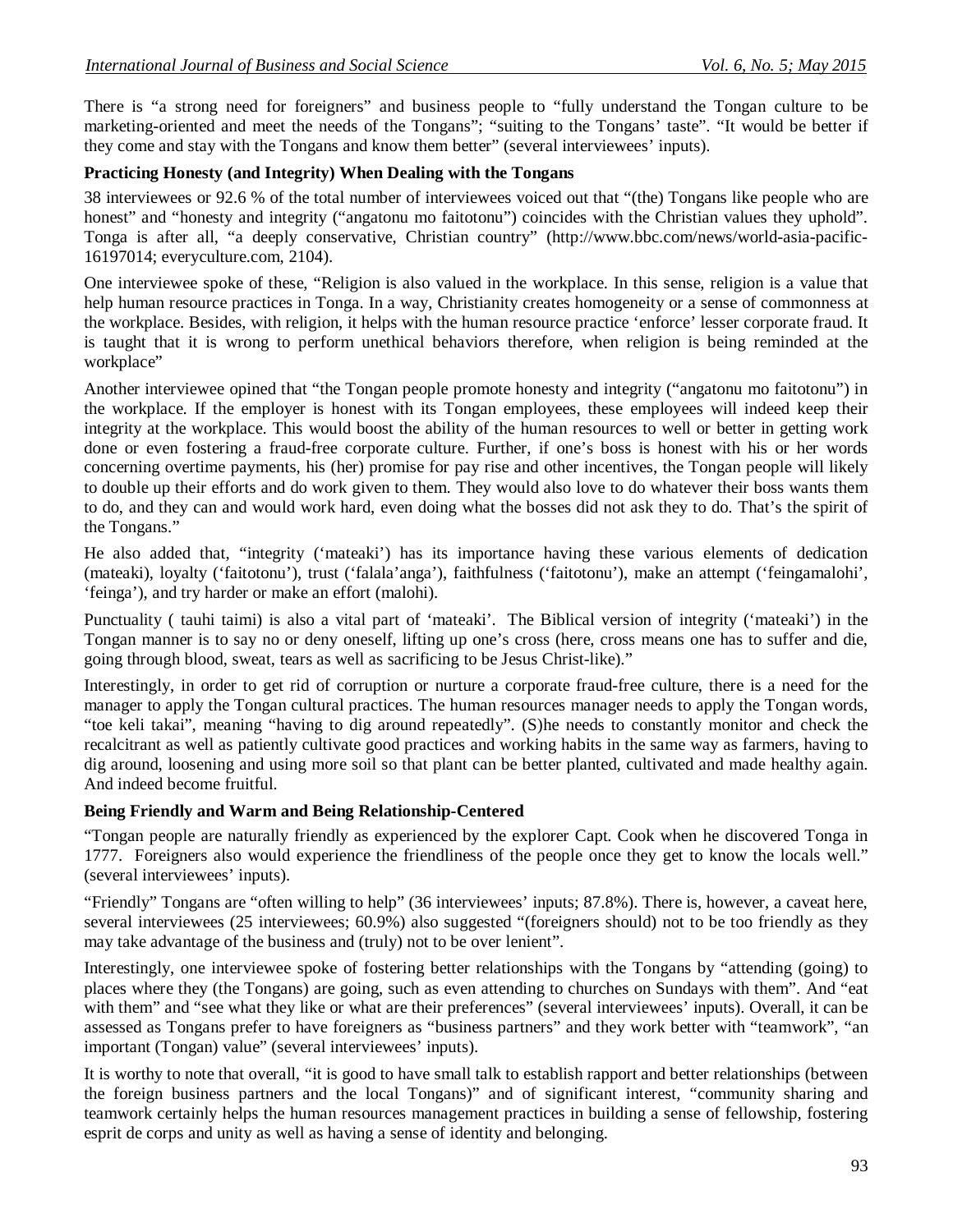#### **Being of the Planning Sort and Having a Prepared Way of Running Things**

30 interviewees or 73.1% of the interviewees opined, urging business people "not (to) be swept by the islanders' unstructured ways". "The Tongans are sometimes late and this is considered acceptable. Time is not an issue so they can drop in unannounced and expected you to meet or answer their request." (one interviewee's inputs). Do take note of the Tongan Time: "Tonga has its own approach to time. Today may mean tomorrow and half an hour maybe more like two hours or in some cases two days or even a week" (eua-island-tonga.com, 2014).

On one's part when doing business, one really needs to plan; have one's "clear, concise (business) objectives and goals", structure of the business plan, and apply checklists to assist one (Picariello, 2012). Planning can really help one to do business well and be prepared or ready for any contingencies or eventualities.

Then again, is the above the crux of the matter? Let us discuss; to this author, he agrees with Mathews, Debolt and Percival (2014) who said one "really lives" in "real time". What is more significant is that clock time (there are 60 seconds in a minute, 60 minutes in an hour, 24 hours in a day and 365 days in a year) is irrelevant. One does not live in or even have access to clock time. One lives in real time, a world in which all time flies when you are having fun or drags when you are doing your taxes. Real time is relative. And basically, real time is mental; existing between one's ears and one creates it. Indeed anything one creates, one can manage. And it is time to remove any self-sabotage or self-limitation one has around 'not having enough time', or today not being 'the right time' to start a business or manage one's present business aptly. Three ways to spend one's time: thoughts, conversations and actions in business; one's work will consists of these three items. As a business person, one may be frequently interrupted or pulled in different directions. While one cannot get rid of interruptions, one does get a say on how much time one will spend on them and how much time one will spend on the thoughts, conversations and actions that will lead one to success. Or as Jack Kornfield once said, "In the end, just three things matter: how well we have lived (**done business**); how well we have loved (**and have shared**); how well we have learned to let go" (**in bold**, author's).

Several other interviewees also pointed out the lack of planning on the part of the Tongans; they highlighted that the "Tongans may feast and spend much money for consumption rather than saving something" as well as "not thinking in the long-term sense", coinciding and matching with eua-island-tonga.com's (2014) observation-cumpointer that "time in Tonga is not very important at all, people are important, food is important but time is not". [So perhaps to get the Tongans to cooperate and collaborate, to come on time or be punctual and/ or to be productive, one needs to make some food offers, cater or tie-in events with partying and food?]

Of significance too – though this is prescriptive or overall can be imposing onto the Tongans and/or the Tongan culture as well as being narrow or even rigid, several interviewees (specifically 30 interviewees or 73.1%) expressed that "the Tongans should be more business-minded" and "they should learn more from their Chinese counterparts".

Interestingly, however, another interviewee pointed out that, "Existing Tongans often have strong ties to overseas lands; many Tongans have emigrated to Australia, New Zealand, or the United States to seek employment and a higher standard of living"; "the Tongan diasporia retains close ties to relatives at home" (several interviewees' inputs; http://www.virtualoceania.net/tonga/photos/culture/). Here, indeed business people should see these as opportunities knocking on their doors, tapping the Tongan diasporia as well as networking to generate (more) sales and do good business.

## *Limitations and Benefits of the Research*

One limitation or caveat of the research is that culture is always changing and evolving (or dying). Like any other cultures, the paradigms are shifting; and the thinking as well as the key values too are changing; it is also difficult to indeed isolate particular cultural traits or characteristics which influence Tongans in the Pacific.

In any case, the benefits of the study are to create or give a snapshot of the Tongan ways. The study was also aided by the fact that this researcher also sought the assistance of Dr. Akihisa Tsukamoto, a Tongan language expert, and that, nonetheless, really helped in understanding the Tonga language, culture and ways as well as in writing this research paper.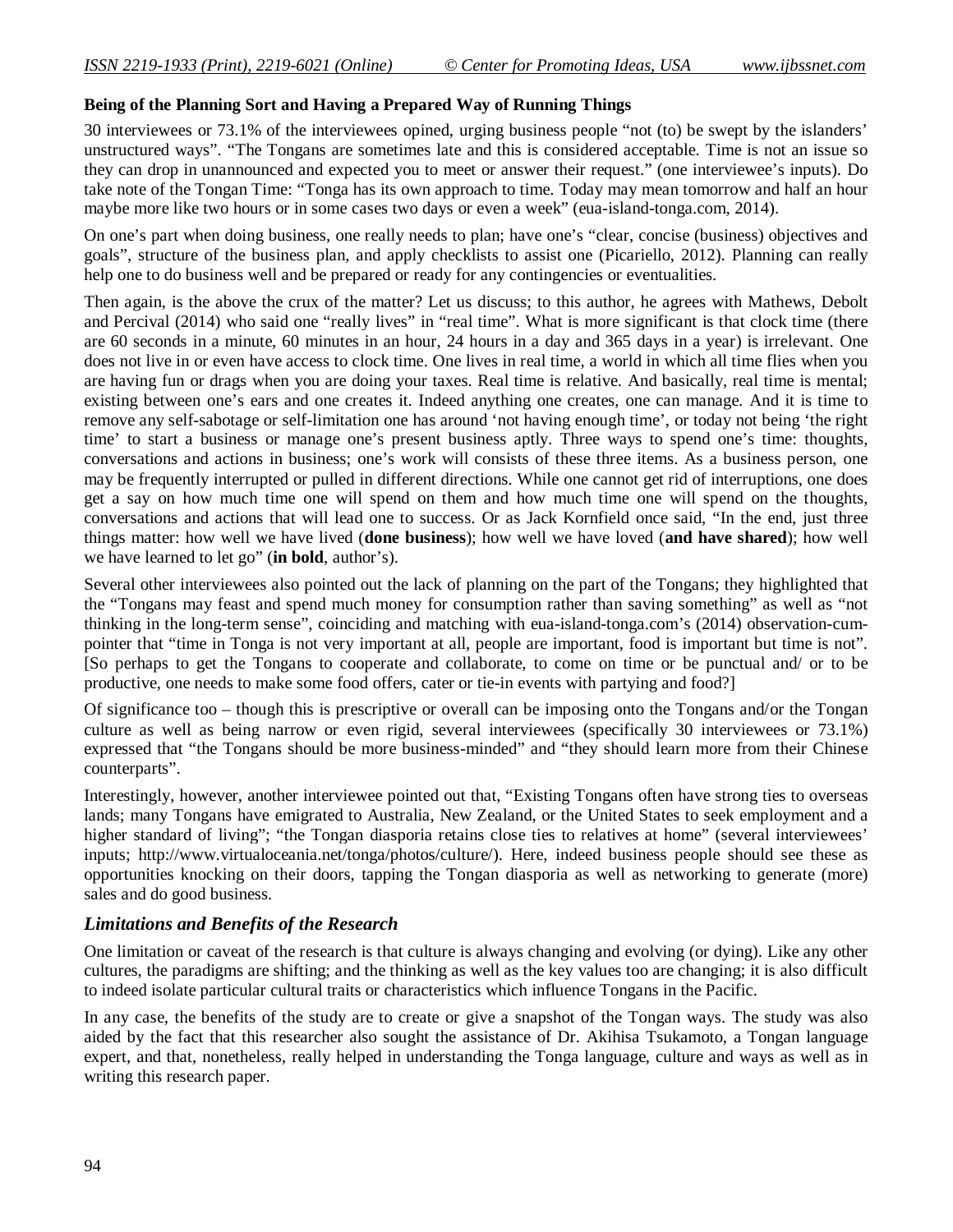Nonetheless, stressing on the softer side – and "get(ting) intimate" way of doing business (Crainer, 2007: 61), the study has also more or less created a foundation to think further, extend more reflections on or in fact, serve as a platform for further exploration and study of analyzing the Tongan culture, values and personality or even psyche that support or enhance business developments with or even among the Tongans. The study is also indeed helpful that an interesting offshoot or spinoff of it is that the research also advances to further uncovering what Tongan culture and values help and/ or hinder human resource management practices in Tonga.

# *Concluding Remarks*

As said earlier in the introduction, indeed few have had been written on doing business in Tonga, and hence, from this paper, a snapshot is being made. And indeed much has also been learnt of the style(s) and interesting ways of better relating with the Tongans, if not, to doing business with them. But of course because of modernization, globalization and influences of other cultures outside – especially of the cultures of Tonga's chief countries-cumdonors such as Australia, New Zealand, Japan and China it deals with, the Tongan ways may change. And exactly what have changed calls for further research and perhaps too, some key ways may indeed stay or remain unchanged. And that too calls for further research.

# *Acknowledgments*

The author wishes to thank and acknowledge Dr. Akihisa TSUKAMOTO, Ph.D. in Linguistics, The Australian National University and a lecturer at the Department of International Liberal Studies, Chukyø University (2000 -) [the Department of Foreign Languages, Nagoya University of Foreign Languages (2001 -) and the Department of Humanities and Social Sciences, University of Mie (2001 -), Japan] for his invaluable advice and tips on the Tongan language and culture while he was then researching and writing this academic study. His special thanks ("malo' aupito" and "ofaatu") and acknowledgments also go to all the MBA students ( $2<sup>nd</sup>$  Batch) [especially the Class Rep Finau MAO] of Loto Tonga, the University of the South Pacific (USP) for their invaluable inputs and feedback.

# *References*

- Access-Jesus.com (2014). 'What are Christian values?', Access-Jesus.com. Website: http://www.accessjesus.com/christian-values.html Accessed on 22 October 2014.
- Brown, P. (2009). 'Moala explores Tongan democracy and identity issues', 24 June 2009, Pacific Media Centre. Website:http://pacificmediacentre.blogspot.com.au/2009/06/moala-explores-tongandemocracy-and.html Accessed on 9 November, 2014.

BusinessKnowledgeSource.Com (2010). 'How to meet customer needs through your marketing campaigns', BusinessKnowledgeSource.Com Website:

http://businessknowledgesource.com/marketing/how\_to\_meet\_customer\_needs\_through\_your\_marketing \_campaign\_024580.html Accessed on 13 November 2014.

- Cavana, RY; Delahaye, BL; Sekaran, U. (2001). Applied business research, qualitative and quantitative methods, John Wiley and Sons: Australia: 142,134-135.
- Crainer, S. (2007). Business, the Jack Welch way, Wiley-India Pvt. Ltd.: India.

Culture Crossing (2014). 'Tonga: Gift giving', Culture Crossing. Website: http://www.culturecrossing.net/basics\_business\_student\_details.php?Id=23&CID=205 Accessed on 24 Oct 2014.

- Encyclopedia.com (2014). 'Tonga', Worldmark Encyclopedia of Nations, 2007. Encyclopedia.com Website: http://www.encyclopedia.com/topic/Tonga.aspx Accessed on 11 November 2014.
- eua-island-tonga.com (2014). 'Tongan culture', eua-island-tonga.com. http://www.eua-island-tonga.com/Tongan-Culture.html Accessed on 25 October 2014.
- everyculture.com (2014). 'Tonga', everyculture.com Website:
	- //www.everyculture.com/To-Z/Tonga.html#ixzz3GogURQjV Accessed on 22 October 2014.
- Fielding, R.L. (2013). 'Language and Culture', Ezinearticles.com. February 27, 2013. Website:
- http://ezinearticles.com/?Language-and-Culture&id=7525127 Accessed on 12 November 2014.
- http://data.worldbank.org/news/new-country-classifications
- http://www.bbc.com/news/world-asia-pacific-16197014 Accessed on 21 October 2014.
- http://www.providentplan.com/2036/the-importance-of-values/ Accessed on 18 July 2014.